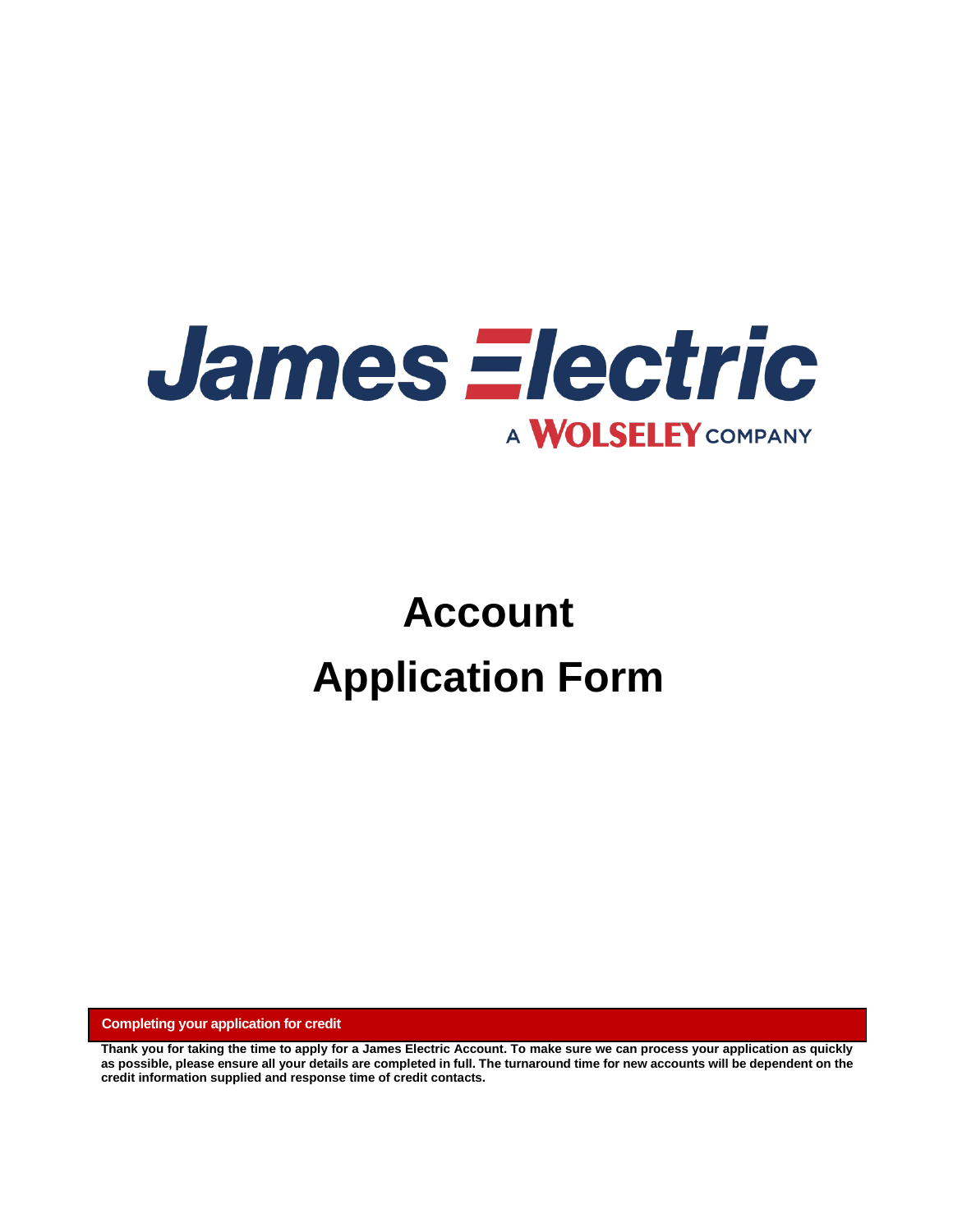

## **James Electric Motor Services Ltd**

## **Please send your completed application to** [James.CreditApplications@wolseleyinc.ca](mailto:acct@jameseletric.com)

| Preferred Language:<br>English<br>French                                                                                               | How long in business?<br>Less than 1 year $\Box$ | Between 1 & 5 years $\Box$       | Greater than 5 years $\Box$ |                          |  |  |
|----------------------------------------------------------------------------------------------------------------------------------------|--------------------------------------------------|----------------------------------|-----------------------------|--------------------------|--|--|
| A) BUSINESS PROFILE & CONTACTS                                                                                                         |                                                  |                                  |                             |                          |  |  |
| Type of Entity: Sole Proprietorship □<br>Partnership $\square$<br>Corporation $\Box$<br>Government (Federal, Provincial, Local) $\Box$ |                                                  |                                  |                             |                          |  |  |
| <b>Legal Name:</b>                                                                                                                     |                                                  |                                  |                             |                          |  |  |
| Trade Name / Business Name (If different than the legal name):                                                                         |                                                  |                                  |                             |                          |  |  |
| If Yes, please specify:<br>Is this a Subsidiary company? Yes □ No □                                                                    |                                                  |                                  |                             |                          |  |  |
| Is this a Parent company?                                                                                                              | Yes $\Box$ No $\Box$                             | If Yes, please attach hierarchy: |                             |                          |  |  |
| Owner/Partner Details: *Required for Sole Proprietorships*                                                                             |                                                  |                                  |                             |                          |  |  |
| <b>Print Name</b>                                                                                                                      | <b>Business Title</b>                            | Home Address and Phone Number    |                             | <b>Birth Date or SIN</b> |  |  |
| 1.                                                                                                                                     |                                                  |                                  |                             |                          |  |  |
| 2.                                                                                                                                     |                                                  |                                  |                             |                          |  |  |
| 3.                                                                                                                                     |                                                  |                                  |                             |                          |  |  |
| <b>Business Address:</b>                                                                                                               |                                                  |                                  |                             |                          |  |  |
| <b>Street Number:</b>                                                                                                                  | <b>Street Name:</b>                              |                                  | <b>Suite Number:</b>        |                          |  |  |
| City:                                                                                                                                  | <b>Province/State:</b>                           | Postal/Zip:                      | Country:                    |                          |  |  |
| <b>Primary Phone:</b>                                                                                                                  | <b>Secondary Phone:</b>                          |                                  |                             | Fax:                     |  |  |
| <b>Billing Address (if different):</b>                                                                                                 |                                                  |                                  |                             |                          |  |  |
| <b>Street Number:</b>                                                                                                                  | <b>Street Name:</b>                              |                                  |                             | <b>Suite Number:</b>     |  |  |
| City:                                                                                                                                  | <b>Province/State:</b>                           | Postal/Zip:                      | Country:                    |                          |  |  |
| <b>Primary Phone:</b>                                                                                                                  | <b>Secondary Phone:</b>                          |                                  |                             | Fax:                     |  |  |
| <b>Shipping Address (if different):</b>                                                                                                |                                                  |                                  |                             |                          |  |  |
| <b>Street Number:</b>                                                                                                                  | <b>Street Name:</b>                              |                                  |                             |                          |  |  |
| City:                                                                                                                                  | <b>Province/State:</b>                           | Postal/Zip:                      | Country:                    |                          |  |  |
| <b>Primary Phone:</b>                                                                                                                  | <b>Secondary Phone:</b>                          |                                  | Fax:                        |                          |  |  |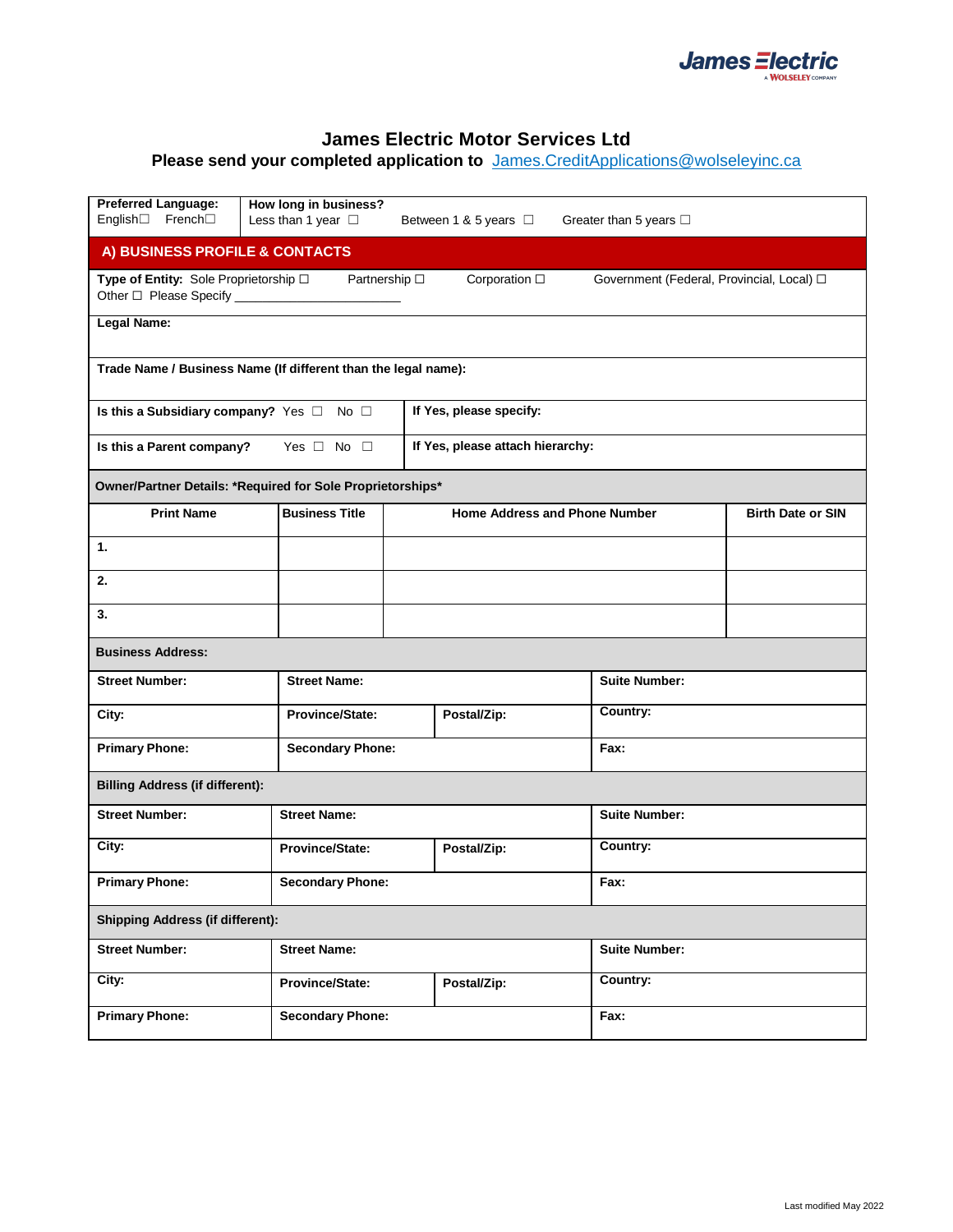

| <b>Payable Contact:</b>      |                            |                        |           |                      |                      |  |
|------------------------------|----------------------------|------------------------|-----------|----------------------|----------------------|--|
|                              |                            |                        |           |                      |                      |  |
| Name:                        |                            |                        | Email:    |                      |                      |  |
| Phone:                       |                            |                        |           | Fax:                 |                      |  |
| <b>Purchasing Contact:</b>   |                            |                        |           |                      |                      |  |
| Name:                        |                            | Email:                 |           |                      |                      |  |
| Phone:                       |                            | Fax:                   |           |                      |                      |  |
| <b>B) REFERENCES*</b>        |                            |                        |           |                      |                      |  |
| <b>Bank Reference:</b>       |                            |                        |           |                      |                      |  |
| <b>Bank Name:</b>            |                            |                        |           |                      |                      |  |
| <b>Branch Street Number:</b> | <b>Branch Street Name:</b> |                        |           | <b>Suite Number:</b> |                      |  |
| City:                        | Province/State:            |                        |           | Postal /Zip:         | Country:             |  |
| <b>Bank Account #:</b>       |                            |                        | Transit#: |                      |                      |  |
| <b>Contact Name:</b>         |                            |                        | Phone:    |                      | Email:               |  |
| <b>Trade References:</b>     |                            |                        |           |                      |                      |  |
|                              |                            |                        |           |                      |                      |  |
| 1. Supplier Name:            |                            |                        |           |                      |                      |  |
| <b>Street Number:</b>        |                            | <b>Street Name:</b>    |           |                      | <b>Suite Number:</b> |  |
| City:                        |                            | <b>Province/State:</b> |           | Postal/Zip:          | Country:             |  |
| <b>Contact Name:</b>         |                            | Fax:                   |           | Phone:               | Email:               |  |
| 2. Supplier Name:            |                            |                        |           |                      |                      |  |
| <b>Street Number:</b>        |                            | <b>Street Name:</b>    |           |                      | <b>Suite Number:</b> |  |
| City:                        |                            | Province/State:        |           | Postal/Zip:          | Country:             |  |
| <b>Contact Name:</b>         | Fax:                       |                        |           | Phone:               | Email:               |  |
| 3. Supplier Name:            |                            |                        |           |                      |                      |  |
| <b>Street Number:</b>        |                            | <b>Street Name:</b>    |           |                      | <b>Suite Number:</b> |  |
| City:                        |                            | Province/State:        |           | Postal/Zip:          | Country:             |  |

*If applying for a credit account, references are mandatory. Providing references assists the application process and may increase chances of successful completion. Please note: Bank references require bank account # and transit\**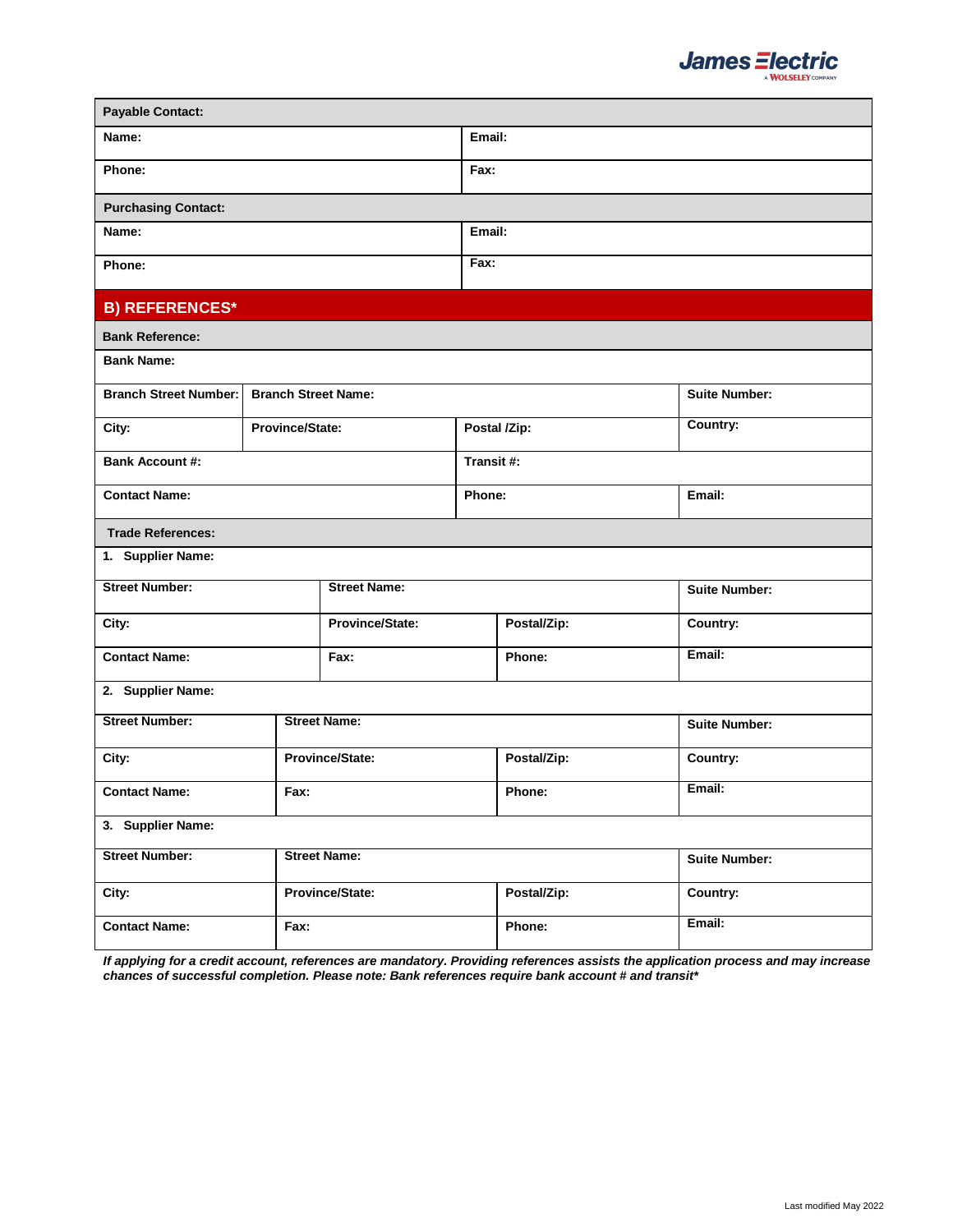

| <b>C) GENERAL INFORMATION</b>                                                       |                         |                                                                                 |                       |
|-------------------------------------------------------------------------------------|-------------------------|---------------------------------------------------------------------------------|-----------------------|
| <b>Credit Amount Requested</b>                                                      | <b>COD/Cash Account</b> | <b>Financial Statement*optional</b>                                             | <b>Tax Exemption</b>  |
| \$                                                                                  | Only                    | Attached $\square$                                                              | Yes $\Box$ No $\Box$  |
| (Minimum \$5,000)                                                                   |                         | Will follow $\Box$                                                              | If yes, please attach |
| Currency: $$ CA \square $ US \square$                                               | Check box               |                                                                                 |                       |
| Do you require monthly statements?<br>Do you wish for statements to be (choose one) |                         |                                                                                 |                       |
| Yes $\square$ No $\square$                                                          | Emailed $\Box$          | the contract of the contract of the contract of the contract of the contract of |                       |
|                                                                                     | Faxed<br>$\Box$         |                                                                                 |                       |
| <b>Additional Comments:</b>                                                         |                         |                                                                                 |                       |
|                                                                                     |                         |                                                                                 |                       |
|                                                                                     |                         |                                                                                 |                       |

## **D) TERMS & CONDITIONS**

- **1. ENTIRE AGREEMENT:** These Credit Application Terms and Conditions and the credit application to which they apply and form a part are between James Electric Motor Services Ltd., its subsidiaries, parent, affiliates, divisions, successors and assigns (collectively and hereby referred to as "James Electric") and the Applicant and, together with the Terms and Conditions of Sale located at <https://jameselectric.ca/terms-and-conditions/> which the Applicant hereby agrees to and acknowledges having reviewed, and which are incorporated herein by reference (collectively, these "Terms"), form the entire agreement between James Electric and the Applicant and will apply to all transactions between James Electric and the Applicant unless otherwise specifically agreed to in writing.
- **2. EXTENSION OF CREDIT:** The Applicant is entering this agreement primarily for business purposes. The Applicant hereby applies to James Electric for credit, with a minimum limit of \$5,000.00, to be extended to it and agrees to provide, upon request, such further and other documents and information in order for the Applicant's credit application to be assessed and/or approved or for the continued extension of any credit granted to the Applicant, including but not limited to financial statements, corporate and/or personal guarantees or such other security required by or acceptable to James Electric. The Applicant acknowledges and agrees that, notwithstanding its request for credit to be extended to it by James Electric, James Electric is under no<br>obligation to extend credit to the Applicant and that, if James Electric doe extend credit, refuse to increase the amount of credit available to the Applicant or require the provision of security or additional security by the Applicant,<br>increase or decrease the amount of credit previously extended the Applicant's credit privileges at any time without notice or reason being given for such refusal, modification, suspension or cancellation.
- **3. CREDIT VERIFICATION AND PRIVACY CONSENT:** The Applicant acknowledges and agrees that it has reviewed the terms of the James Electric Privacy Policy located at <https://jameselectric.ca/privacy-policy/> and hereby consents to James Electric obtaining, collecting, using, disclosing,<br>investigating, retaining or exchanging any credit, personal, or other infor making decisions about the Applicant's credit application, responding to inquiries about credit applications and monitoring, evaluating, servicing and<br>collecting on the accounts established pursuant to the granting of cred a file of such information and acknowledges that James Electric may retain any such information obtained as part of the credit application process whether or not the requested credit is granted. The Applicant authorizes James Electric to conduct a credit investigation of the Applicant, including to investigate credit records, obtain consumer credit reports and to obtain any other available reports or information concerning credit history from any bank, supplier, credit reporting agency, credit bureau, collection agency or any other person with whom the Applicant has a financial relationship and to disclose consumer and other credit information to such entities at any time that any credit granted to the Applicant remains unpaid. The Applicant acknowledges and agrees that (a) if the Applicant is an individual, it is under no obligation to provide a social insurance number, but that by not providing such information, the processing of its credit application may be delayed or hindered; and (b) if it withdraws the consent granted pursuant to this paragraph, James Electric is under no obligation to extend or continue to extend credit to the Applicant. The Applicant shall promptly notify James Electric of any and all changes to its address, name of business, ownership or any other changes which may occur within five (5) business days.
- **4. TAX EXEMPTION STATUS**: If the Applicant is claiming tax exempt status, a tax exemption certificate has been or will promptly be provided to James Electric and the failure to provide such documentation may delay or hinder the processing of the Applicant's credit application.
- **5. INVOICES AND PAYMENT:** If James Electric establishes credit in favour of the Applicant, all invoices sent from time to time by James Electric to the Applicant will be due in accordance with the payment terms of Net 30 days, unless otherwise agreed to in writing by James Electric, and payable to "James Electric Motor Services Ltd." All invoices and statements of account will be considered correct if no errors, disputes or exceptions are reported by the Applicant to James Electric in writing within 30 days of the date of such invoice or statement. All past due invoices and overdue account balances will accrue interest at a rate of 2% per month, calculated daily and compounded monthly (26.82% per annum) both before and after default and judgment, and will be payable on demand. The Applicant agrees to pay and shall indemnify and hold harmless James Electric in respect of such interest charges<br>together with all costs, losses, charges, expenses and liabilities of Jame of its rights (including legal fees and expenses on a full indemnity basis). Unless otherwise approved by James Electric in writing, all payments made by<br>it in connection with its account will be applied first to James Ele thereafter to invoice principal.
- **6. BUILDER'S LIENS:** The Applicant acknowledges and agrees that, in the event that the Applicant purchases goods from James Electric pursuant to these Terms and supplies or incorporates such goods in respect of an improvement pursuant to the applicable provi ncial construction or builder's lien legislation, such goods will be deemed to have been purchased pursuant to a prevenient arrangement and that one continuing contract is deemed to be in place.
- **7. TITLE AND SECURITY:** James Electric will retain title to all goods sold, supplied or delivered by James Electric until such time as the Applicant has paid for such goods in full. In order to secure payment and performance by the Applicant of all of its obligations and liabilities to James Electric, James Electric will retain a purchase-money security interest in all goods sold, supplied or delivered by James Electric to the Applicant, together with their respective proceeds, pursuant to the applicable provincial personal property security legislation, and the Applicant hereby waives the right to receive a copy of any financing statement or verification statement related thereto.